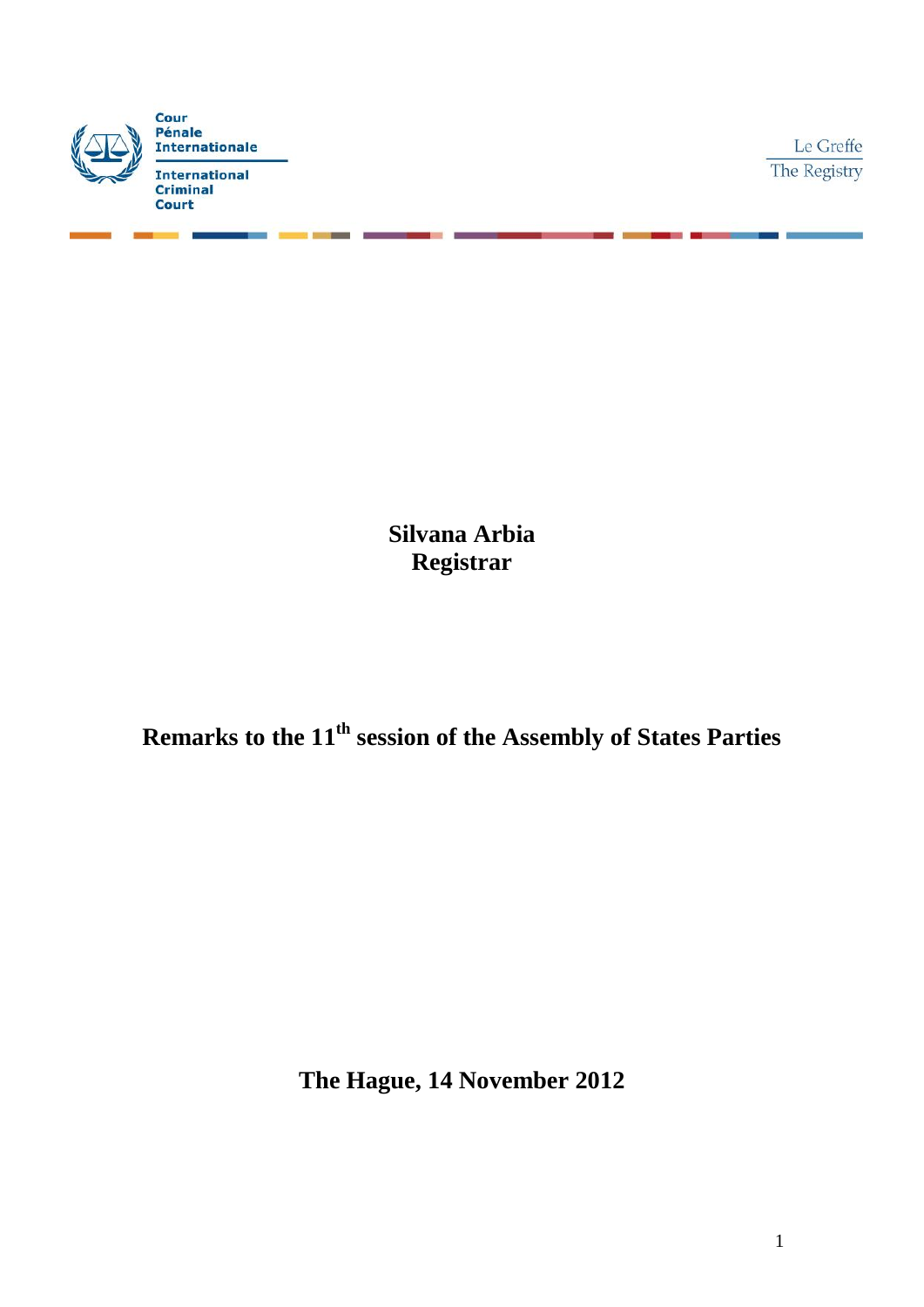Mr. President, Vice-Presidents, Your Honours, Mme. Prosecutor, Mme. Ambassador, President of the Assembly of States Parties, Mr. Ambassador, Vice President of the Assembly of States Parties, Excellencies, Ladies and Gentlemen,

I am honoured to address the eleventh session of the Assembly of States Parties to the Rome Statute. In the last decade, the International Criminal Court has evolved from a lofty idea into a robust judicial institution.

Throughout the past 10 years, the Court has had a remarkable impact on the rule of law by playing a central role within an evolving system of international criminal justice. The impact of the Court is tangible: it casts a long shadow that lets leaders around the world know that they cannot commit massive crimes in order to gain or retain power. Through the ICC, justice has been consolidated as an essential and integral part of sustainable international peace and security.

Having the opportunity to contribute to the mission of the Court as its Registrar for almost five years, is the highest privilege I have had in my career as a jurist, as a woman, but most importantly, as a person devoted to the values and principles represented by the ICC. I began my mandate as Registrar in 2008, when the world was celebrating 10 years since the adoption of the Rome Statute. Today, towards the end of my current mandate, we celebrate the  $10<sup>th</sup>$  anniversary of the ICC.

The Registry has made great advances in tackling often unprecedented obstacles to delivering justice. Under the Rome Statute the Registry is responsible for the non-judicial aspects of the administration of the Court.

My priority as Registrar has always been to ensure the sound and efficient operation of the Court and that the Judges are able to carry out their duties with every confidence in the operational support provided by the Registry. The Registry's loyalty and commitment to the Judiciary is critical to its independent functioning.

In the past years, the Registry has consolidated the establishment of a judicial administration that is able to fulfil the needs of the Judges, and support the mandate of the Prosecutor, the Defence and the Victims. The Registry is a service provider whose essential objective is to facilitate judicial decisions and their execution, without undue delay, following fair and public trial. As such, the Registry is a neutral partner of all the actors in the Court.

Under my administration of the Registry the Court has grown from having held 121 hours of hearings in 2008, to approximately 1,000 hours in 2011; from receiving 1,280 applications from potential victims in 2008, to over 12,000 applications to date. In 2008 there were 261 lawyers from 49 countries on the list of counsel and now there are 435 lawyers from 59 countries. During my current mandate the Court's first ever trial commenced **and** concluded with, historically, the first verdict issued on 14 March 2012 in the case of Mr *Thomas Lubanga Dyilo*.

I would like to take a moment to recall the motivation behind these actions.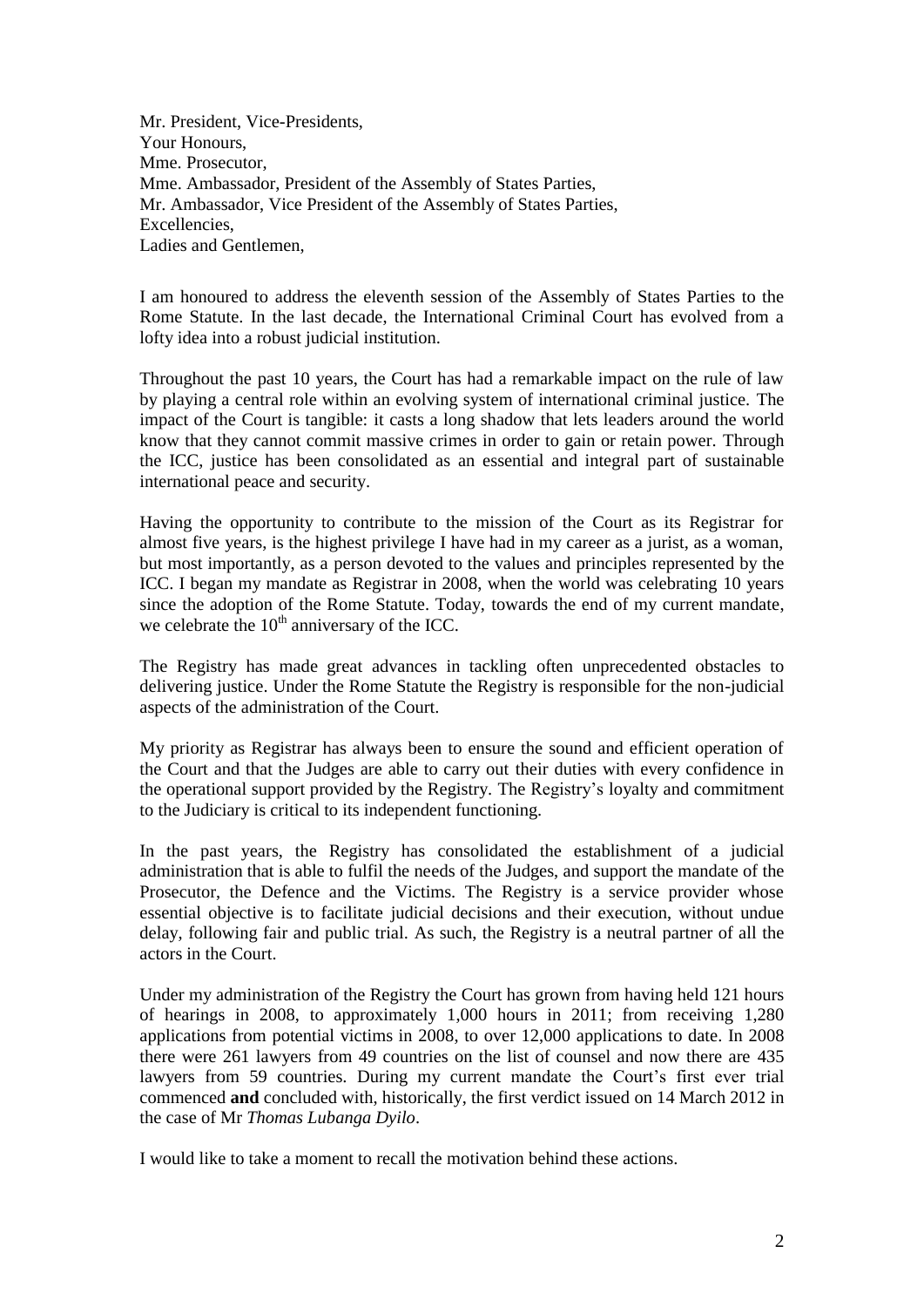I would like to remind the Assembly of the novelty of victims appearing as an actor in international criminal trials – and this groundbreaking feature of the Rome Statute. It was the plight of victims that compelled me to work - and to continue to work - in international criminal law, in the aim of securing justice, as is the right of all victims. The ICC has not only a punitive but also a restorative function: engaging with affected communities and enabling victims to participate in proceedings can be empowering and cathartic. In this way, the process can be as important as the result.

A significant achievement of the ICC in relation to victims is the many judicial firsts for gender justice. The Statute seeks to guarantee that women who are victims of the gravest crimes under international law have access to justice and that they play a part in postconflict processes. Societies cannot heal, cannot grow and cannot develop if half of the population is marginalized. We consider women and girls' empowerment to be a key step toward ending impunity, establishing durable peace and reconciliation. As stated in the Preamble to the Statute, a goal of ending impunity is to prevent the commission of future crimes. It is clear throughout history that peace is the great protector of prosperity.

I was the first elected official to visit the Democratic Republic of Congo and to meet with affected communities. This and subsequent missions reinforced my belief that the Court's criminal justice process must be communicated to those expecting justice and that this must be a two way conversation. Such dialogue is critical, as it is the victims and affected communities who are the ones to determine whether or not justice has been done. Victims are the Court's *raison d'être*.

In my first speech to the Assembly in 2008, I emphasized the importance of using the Court's resources - your resources - efficiently. This has been my priority for the last five years. The first budget that I negotiated in 2008 was for 101 million Euros and the 2013 proposed budget, excluding the rent, is 112 million Euros. In five years, the budget has only increased by 10 per cent, whereas the Court's case load has more than doubled: from 7 cases in 4 situations to 16 cases in 7 situations. Meeting operational requirements within strict financial limitations required prudent judgement, resourcefulness and tenacity on the Court's behalf.

There are two important aspects regarding the Court's budget that I would like to stress. Firstly, in order to achieve its aims and purpose, it is essential that the Court be mandate driven - and not resource driven. The Court's budget should reflect its independence and credibility as an impartial judicial institution free of political influence on every level. Secondly, while it is clear that the Court should continue to be as efficient, lean and effective as possible, the notion of growth needs to be always applied to the reality of the ICC as an institution. The Court must be able to grow; to grow its expertise, its productivity, its impact and its influence.

The Court cannot, however, achieve these results in isolation. In the last ten years, we have become acutely aware of the interdependence of all the actors in the international justice system. I would like to recognise the efforts of all the actors who contributed to the achievements of the Court.

Firstly, my appreciation goes to the staff of the Court, our greatest asset. These high quality results could not have been achieved without the determination and motivation of the Court's staff who brought their competence, creativity and tireless efforts to the service of international justice. The Staff Union Council must also be credited for their commitment and advocacy on behalf of staff. More than just a statutory obligation,